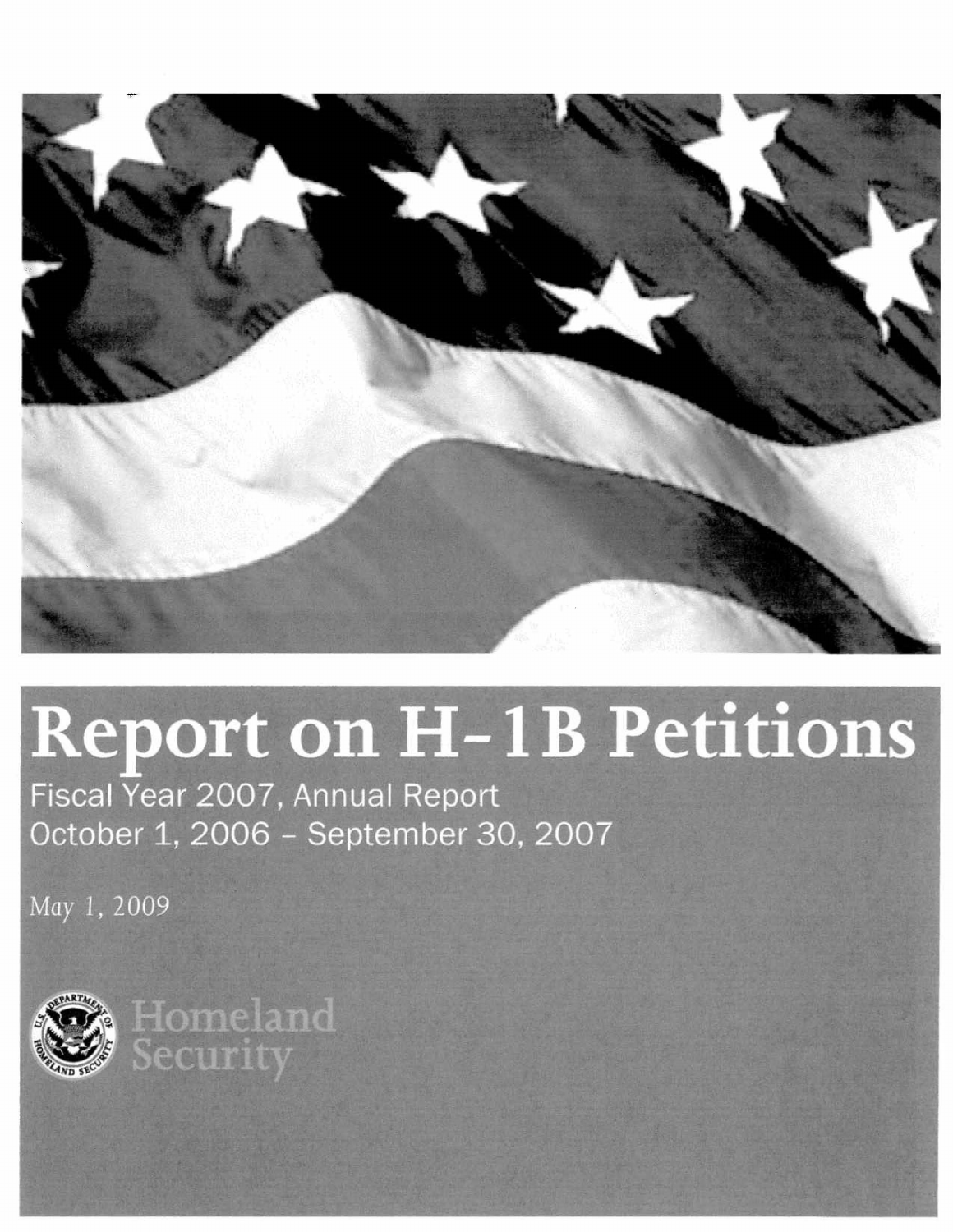## **Foreword MAY 0 12009**

I am pleased to present the following report, "Report on H-1B Petitions for Fiscal Year 2007" which has been prepared by U.S. Citizenship and Immigration Services. The report has been compiled in response to a legislative requirement accompanying the American Competitiveness and Workforce Improvement Act of 1998 (P.L. 105-277).

The report provides the number of persons issued visas or otherwise provided nonimmigrant status under section  $101(a)(15)(H)(i)$  of the Immigration and Nationality Act (INA). It also provides the number of aliens who were issued visas or otherwise provided nonimmigrant status pursuant to petitions filed by institutions or organizations described in section  $212(p)(1)$  of the INA.

Pursuant to congressional requirements, this report is being provided to the following Members of Congress:

The Honorable Patrick Leahy Chairman, Senate Judiciary Committee

The Honorable Arlen Specter Ranking Member, Senate Judiciary Committee

The Honorable John Conyers Chairman, House Judiciary Committee

The Honorable Lamar Smith Ranking Member, House Judiciary Committee

Inquiries relating to this report may be directed to the Department of Homeland Security Office of Legislative Affairs at (202) 447-5890.

Sincerely ghani Wiggins Assistant Secretary

Office of Legislative Affairs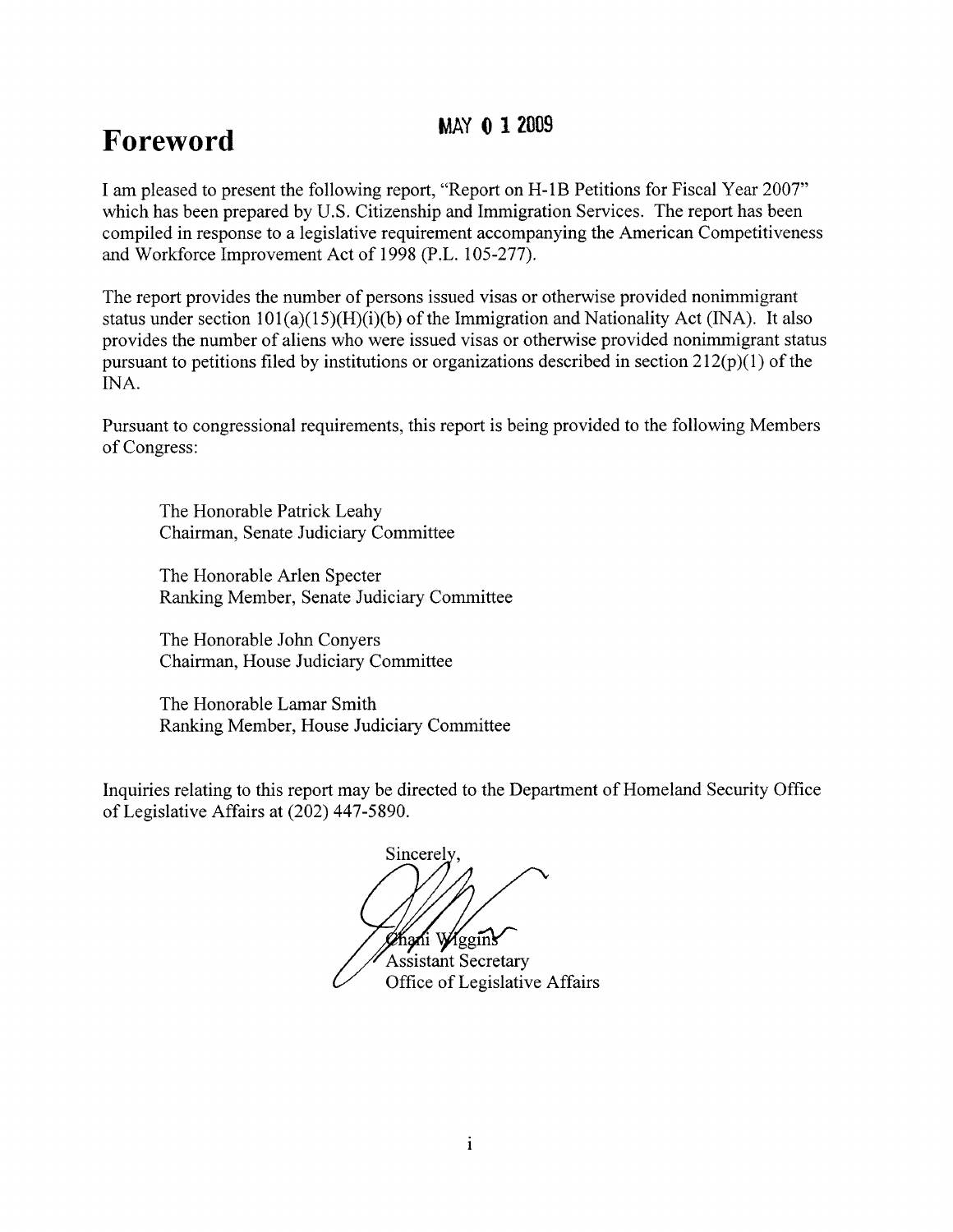## **Executive Summary**

The American Competitiveness and Workforce Improvement Act (ACWIA), Public Law 105-277, Division C, imposes quarterly reporting requirements on U.S. Citizenship and Immigrations Services (USCIS) concerning the H-IB fee and fee exemption.

To fulfill this requirement, U.S. Citizenship and Immigration Services submits the following report to cover the four quarters of Fiscal Year 2007, October 1,2006 - September 30, 2007. The report provides information on: the number of aliens granted H-1B status; on the number of employers requiring an additional ACWIA petition fee as reinstituted by the H-IB Visa Reform Act and those exempt from the nonimmigrant H-1B ACWIA petition fee; and on the number of employers required to submit the Fraud Prevention and Detection Fee. In all parts of this report, quarterly and annual data for Fiscal Year 2007 are presented.

The data contained in this report is accurate as of July 2008.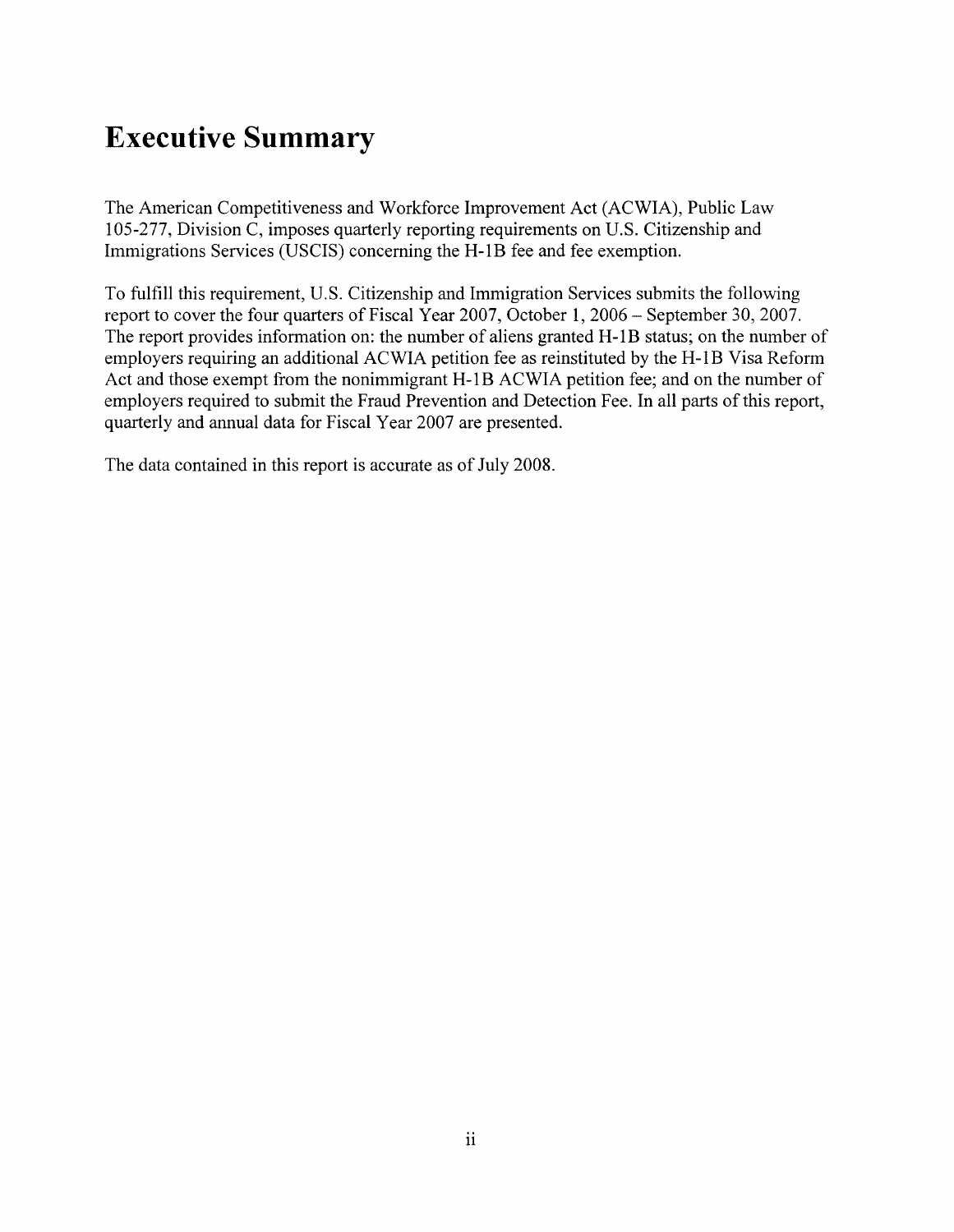## **Table of Contents**

| Section 3.1 – Number of H-1B petitions filed by employers in Fiscal                                                                                          |   |
|--------------------------------------------------------------------------------------------------------------------------------------------------------------|---|
| Year 2007 and the number of H-1B petitions approved by the USCIS                                                                                             |   |
| Section 3.2 – Number of aliens provided nonimmigrant status pursuant to<br>petitions filed by institutions or organizations described in section $212(p)(1)$ | 6 |
| Section $3.3$ – Fraud prevention and detection fee pursuant to the H-1B                                                                                      |   |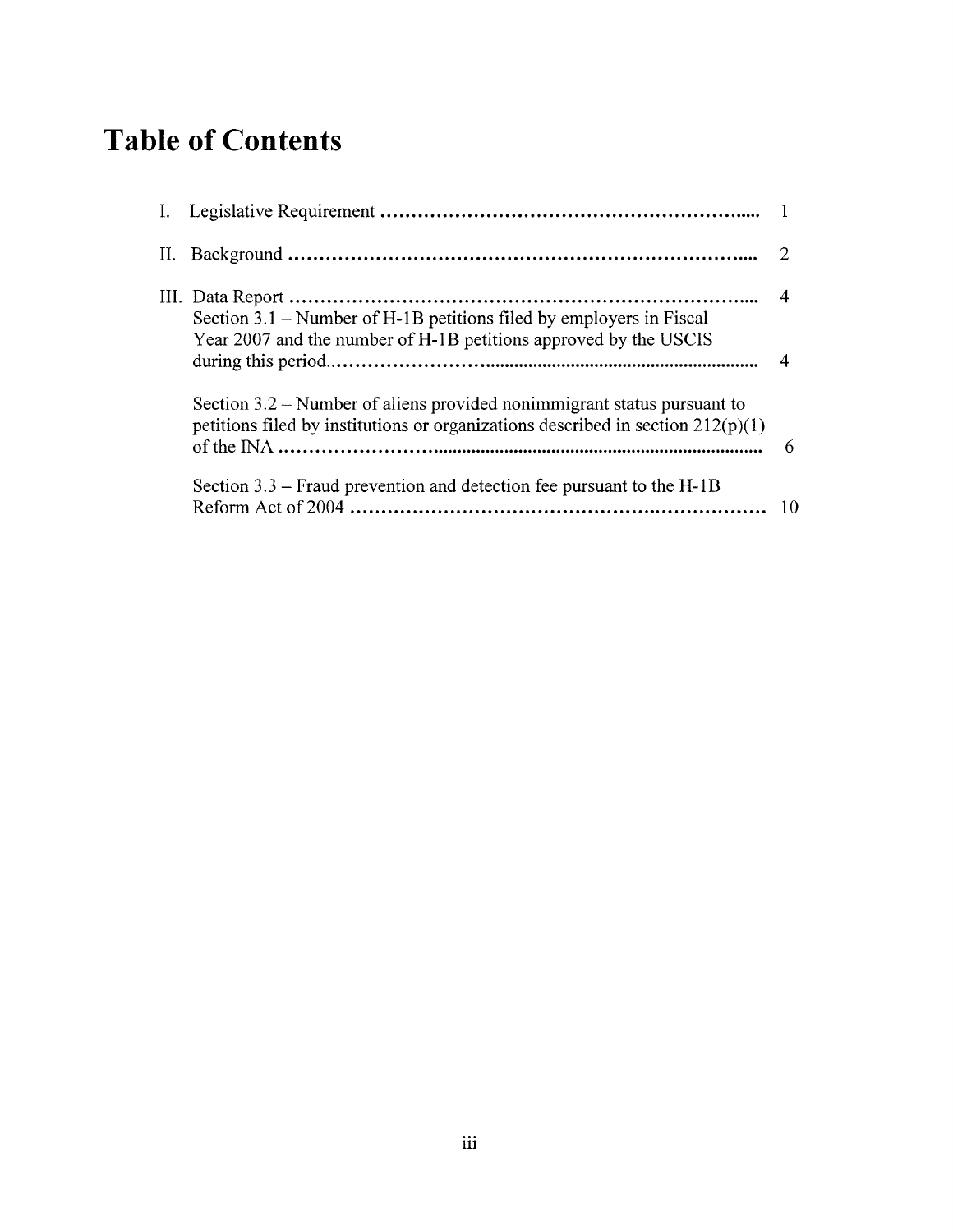## **I. Legislative Requirement**

The American Competitiveness and Workforce Improvement Act (ACWIA), Public Law 105-277, Division C, includes the following requirement under section 416(c)(1):

"... (T)he Attorney General shall notify, on a quarterly basis, the Committees on the Judiciary of the U.S. House of Representatives and the Senate of the numbers of aliens who were issued visas or otherwise provided nonimmigrant status under section 101(a)(15)(H)(i)(b) of the Immigration and Nationality Act during the preceding 3-month period." Furthermore, as described in section  $416(c)(3)$ , this report "...shall include the number of aliens who were issued visas or otherwise provided nonimmigrant status pursuant to petitions filed by institutions or organizations described in section  $212(p)(1)$ of the Immigration and Nationality Act (as added by section 415 of this title)."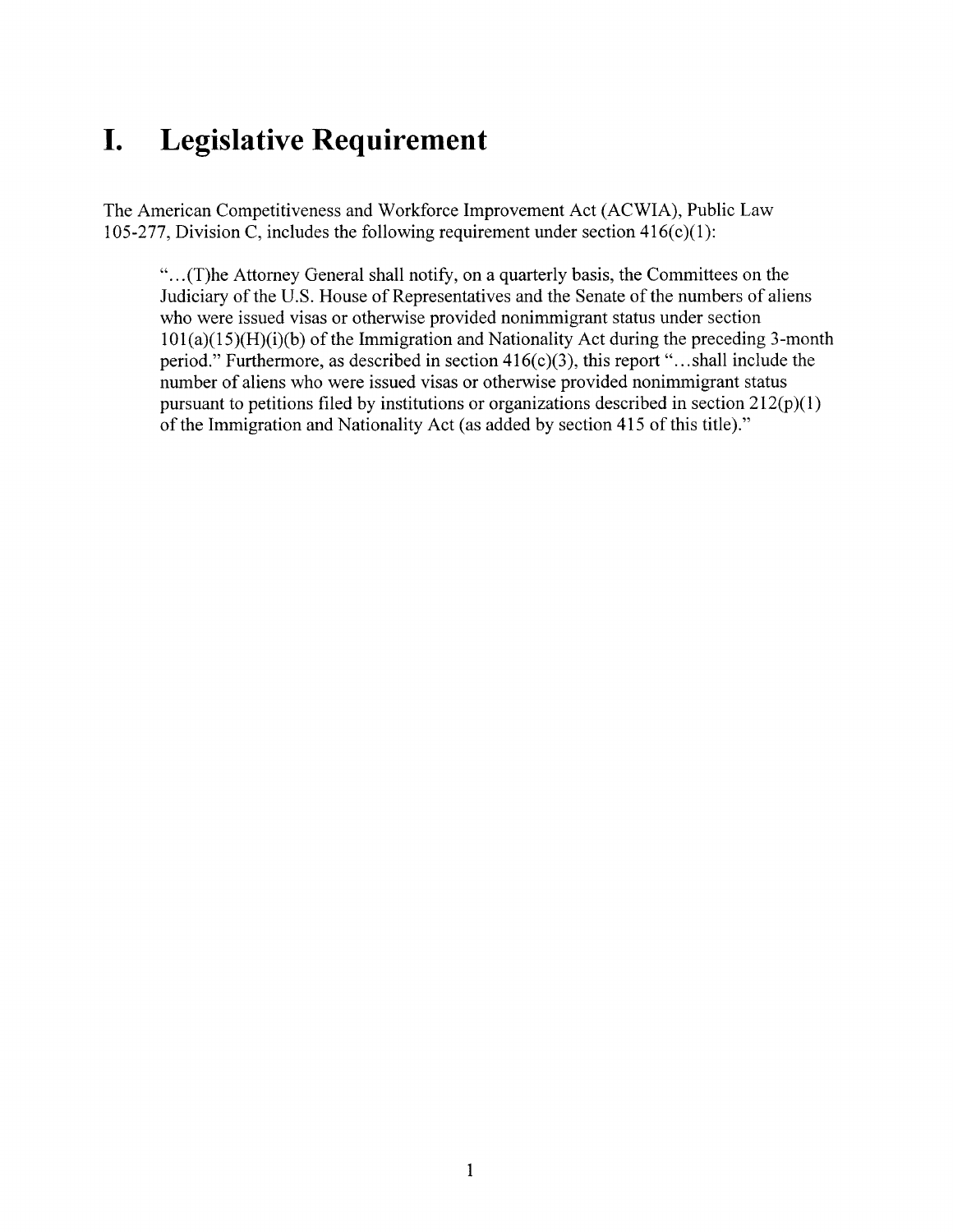## **II. Background**

The Immigration Act of 1990 established numerical limitations on the H-IB nonimmigrant classification to provide U.S. employers facilitated access to foreign skilled workers while ensuring worker protections. The then existing cap of 65,000 was reached for the first time in Fiscal Year 1997 and again in Fiscal Year 1998 as demand increased significantly in the burgeoning technology sector.

In October 1998, the American Competitiveness and Workforce Improvement Act (ACWIA) was enacted (Public Law 105-277, Division C). The ACWIA temporarily increased the H-IB cap to 115,000 for Fiscal Years 1999 and 2000 and to 107,500 for Fiscal Year 2001 while establishing an affirmative role for U.S. employers to assist with education and training efforts. Under ACWIA, an H-IB Nonimmigrant Petitioner Fee account was established to fund training and education programs administered by the Department of Labor and the National Science Foundation. Employers, unless explicitly exempt under the law, were required to pay a \$500 fee for each H-IB worker sponsored. Employers who qualified as an institution or organization described in section  $212(p)(1)$  of the Immigration and Nationality Act (INA) were exempt from payment of this fee. Additionally, the ACWIA imposed quarterly and annual reporting requirements on the U.S. Citizenship and Immigrations Services (USCIS) concerning the H-IB fee, fee exemption, and demographic H-IB worker data. The ACWIA fee of\$500 was initially set to sunset on October 1, 2001.

The 106th Congress passed two bills that impacted the H-IB program:

- Enacted as the untitled Public Law 106-311; and
- o Public Law 106-313, the American Competitiveness in the Twenty-First Century Act (AC-21).

First, pursuant to Public Law 106-311, Congress raised the H-1B petitioner fee from \$500 to  $$1,000$  while exempting additional types of employers not described in INA 212(p)(1) from payment of this fee and extending the applicability of the fee provision to qualifying provisions filed by employers through September 30,2003. Second, AC-21 temporarily raised the H-IB cap to 195,000 for Fiscal Years 2001, 2002 and 2003 while exempting certain H-IB workers from these numerical limits. Starting in Fiscal Year 2004, the H-IB cap was reduced back to 65,000 per fiscal year.

On December 8, 2004, Congress passed the Omnibus Appropriations Act for FY 2005 (Public Law 108-447) which contained the H-IB Visa Reform Act that made several changes to the H-IB program. First, the H-IB Visa Reform Act reinstituted the ACWIA fee which had sunset on October 1,2003, and raised it from \$1,000 to \$1,500 per qualifying petition except for certain employers. Specifically, certain types of employers are exempt from the fee altogether and employers who have no more than 25 full-time equivalent employees who are employed in the United States (determined by including the number of employees employed by any affiliate or subsidiary of such employer) only have to pay half the \$1,500 fee. This fee is applicable to any H-IB petition filed with USCIS after December 8, 2004. Second, the H-IB Visa Reform Act instituted a new Fraud Prevention and Detection Fee of \$500 that must be paid by an employer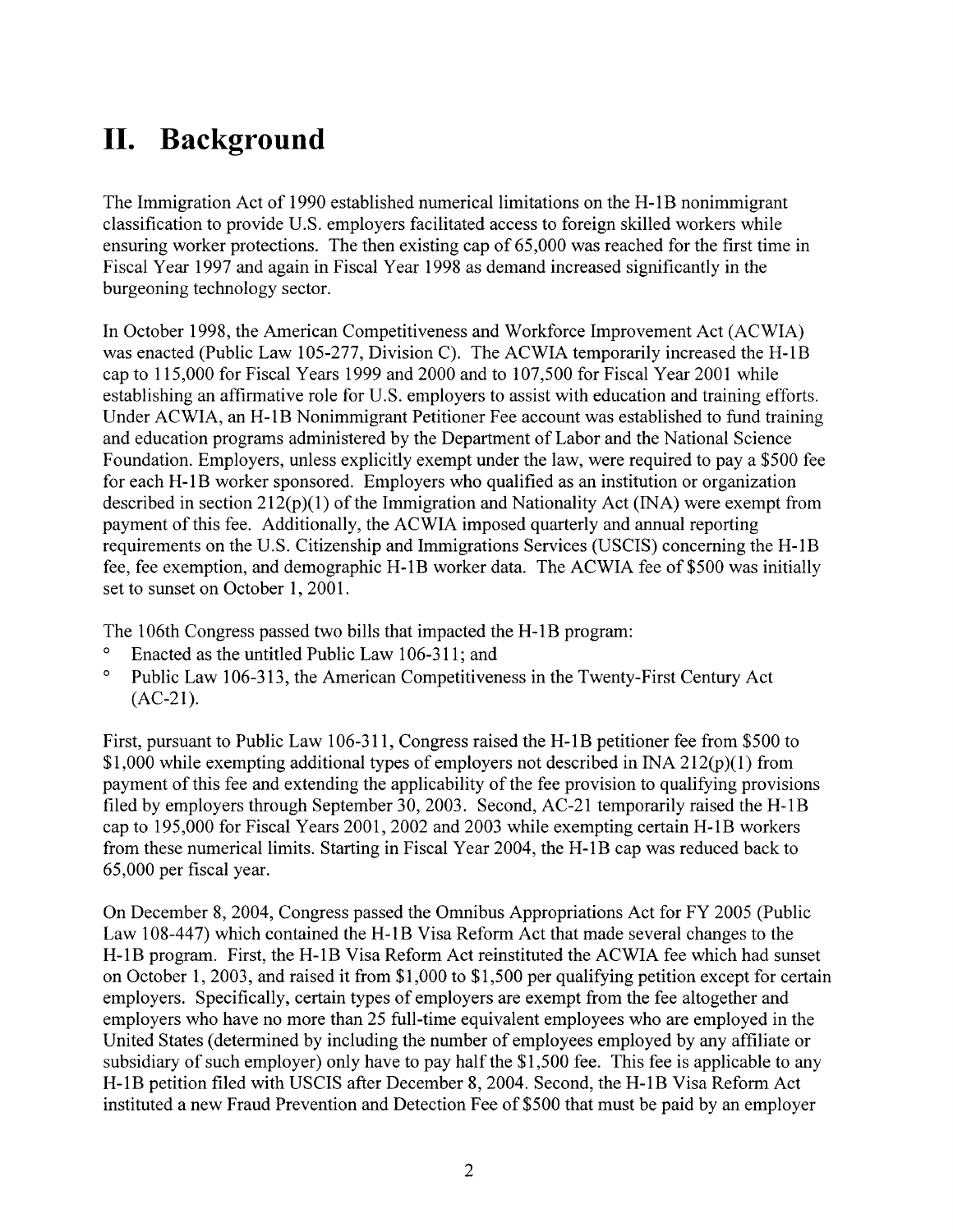seeking an initial grant of H-1B or L nonimmigrant classification or by an employer seeking to change an alien's employer within those classifications. The new fee does not apply to petitions to extend or amend an alien's stay in H-1B or L classification filed by a current employer. This fee applies to any qualifying petition filed with USCIS on or after March 8, 2005.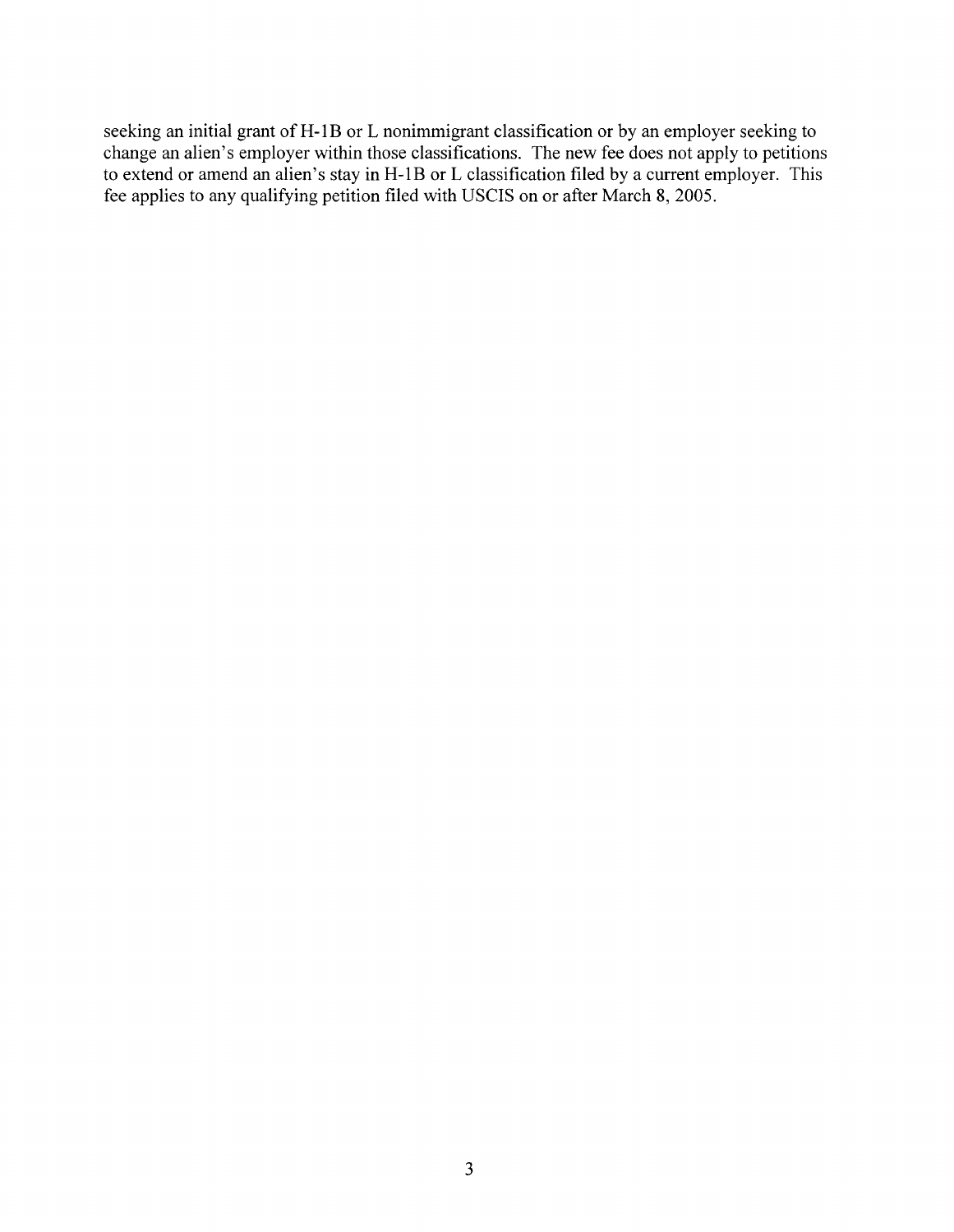## **III. Data Report**

Section  $3.1$  – Number of H-1B petitions filed by employers in Fiscal Year 2007 and the number of H-1B petitions approved by the USCIS during this period.

Pursuant to section  $214(c)$  of the INA, a U.S. employer using the H-1B program is required to file a petition with the Attorney General on behalf of an alien worker (the beneficiary). The petition must be approved before a visa is granted or an alien is provided nonimmigrant status. Accordingly, the petition data is the basis of this report.

Table 1 provides information on the number of H-1B petitions filed by employers in Fiscal Year 2007. This table also provides information on the number of H-1B petitions approved by the USCIS during this period. Petitions filed in a particular quarter are not necessarily adjudicated in that same quarter.

A U.S. employer files the petition with USCIS to sponsor an alien worker as an H-1B nonimmigrant. This petition may be filed to sponsor an alien for an initial period of H-1B employment or to extend the authorized stay of an alien as an H-1B nonimmigrant. Several employers may file a petition for the same alien although for H-1B cap purposes such an alien will only count once against the cap. Additionally, an employer may file the petition to sponsor an alien who currently has status as an H-1B nonimmigrant working for another employer or to seek an amendment of a previously approved petition. In the case of a petition to amend a previously approved petition, there may be no corresponding request to extend the authorized stay of the beneficiary. For example, an employer may file an amended petition notifying the USCIS of a different location where the beneficiary will be employed or a material change in the beneficiary's job duties. Therefore, the total number of approved petitions may exceed the actual number of aliens who are provided nonimmigrant status as H-1B.

Of the 304,877 petitions filed in Fiscal Year 2007 and 281,444 approved in Fiscal Year 2007, approximately 239,307 petitions were both filed and approved during Fiscal Year 2007. The remaining 42,137 petitions approved were filed in prior fiscal years.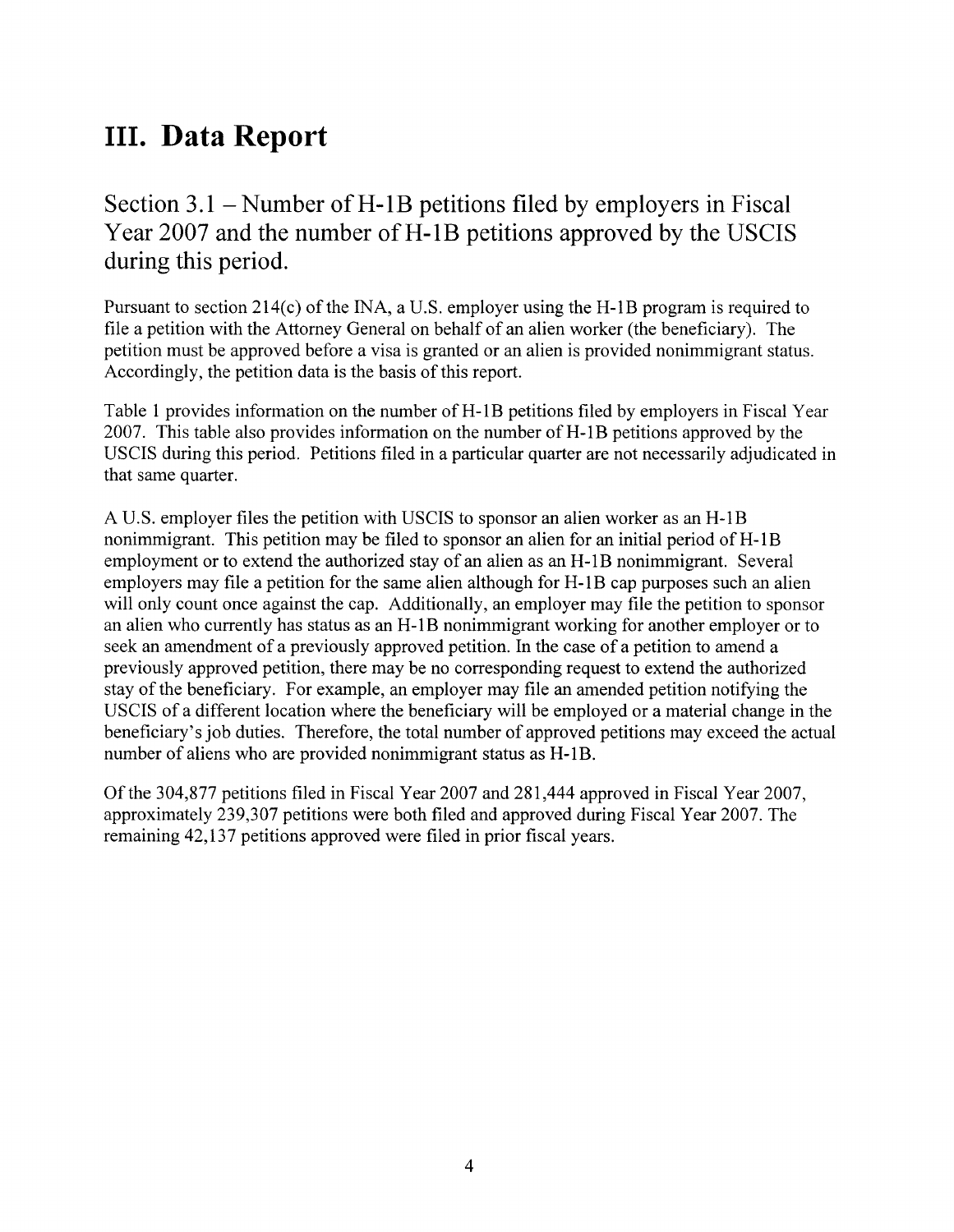|                     | Fiscal Year | Oct to Dec | Jan to Mar | Apr to Jun | Jul to Sep | Total   |
|---------------------|-------------|------------|------------|------------|------------|---------|
| Petitions Filed     | 2000        | 73,875     | 90,762     | 55,692     | 78,717     | 299,046 |
|                     | 2001        | 128,758    | 75,395     | 65,942     | 71,940     | 342,035 |
|                     | 2002        | 53,888     | 51,905     | 53,429     | 55,968     | 215,190 |
|                     | 2003        | 50,633     | 52,722     | 61,302     | 66,373     | 231,030 |
|                     | 2004        | 69,835     | 64,022     | 74,823     | 103,520    | 312,200 |
|                     | 2005        | 41,020     | 41,847     | 98,831     | 84,776     | 266,474 |
|                     | 2006        | 48,678     | 50,445     | 132,655    | 64,137     | 295,915 |
|                     | 2007        | 50,268     | 49,515     | 147,412    | 57,682     | 304,877 |
| Petitions Approved* | 2000        | 42,453     | 69,523     | 80,128     | 65,536     | 257,640 |
|                     | 2001        | 57,953     | 114,070    | 82,677     | 76,506     | 331,206 |
|                     | 2002        | 62,212     | 51,363     | 34,003     | 49,959     | 197,537 |
|                     | 2003        | 47,867     | 50,648     | 57,514     | 61,311     | 217,340 |
|                     | 2004        | 60,279     | 67,850     | 71,284     | 88,005     | 287,418 |
|                     | 2005        | 58,141     | 60,614     | 71,200     | 77,176     | 267,131 |
|                     | 2006        | 57,487     | 53,896     | 67,843     | 91,755     | 270,981 |
|                     | 2007        | 57,956     | 51,792     | 109,680    | 62,016     | 281,444 |

#### **Table 1. Number of H-IB Petitions Filed and/or Approved by Quarter: FY 2002-FY 2007**

NOTE---About 50,000 petitions were filed, but not receipted, in April 2007 due to their non-selection in the H-lB lottery. These receipts were excluded from the table.

\*239,307 Petitions Received and Approved in FY 2007

42,137 Received prior to FY 2007 and Approved in FY 2007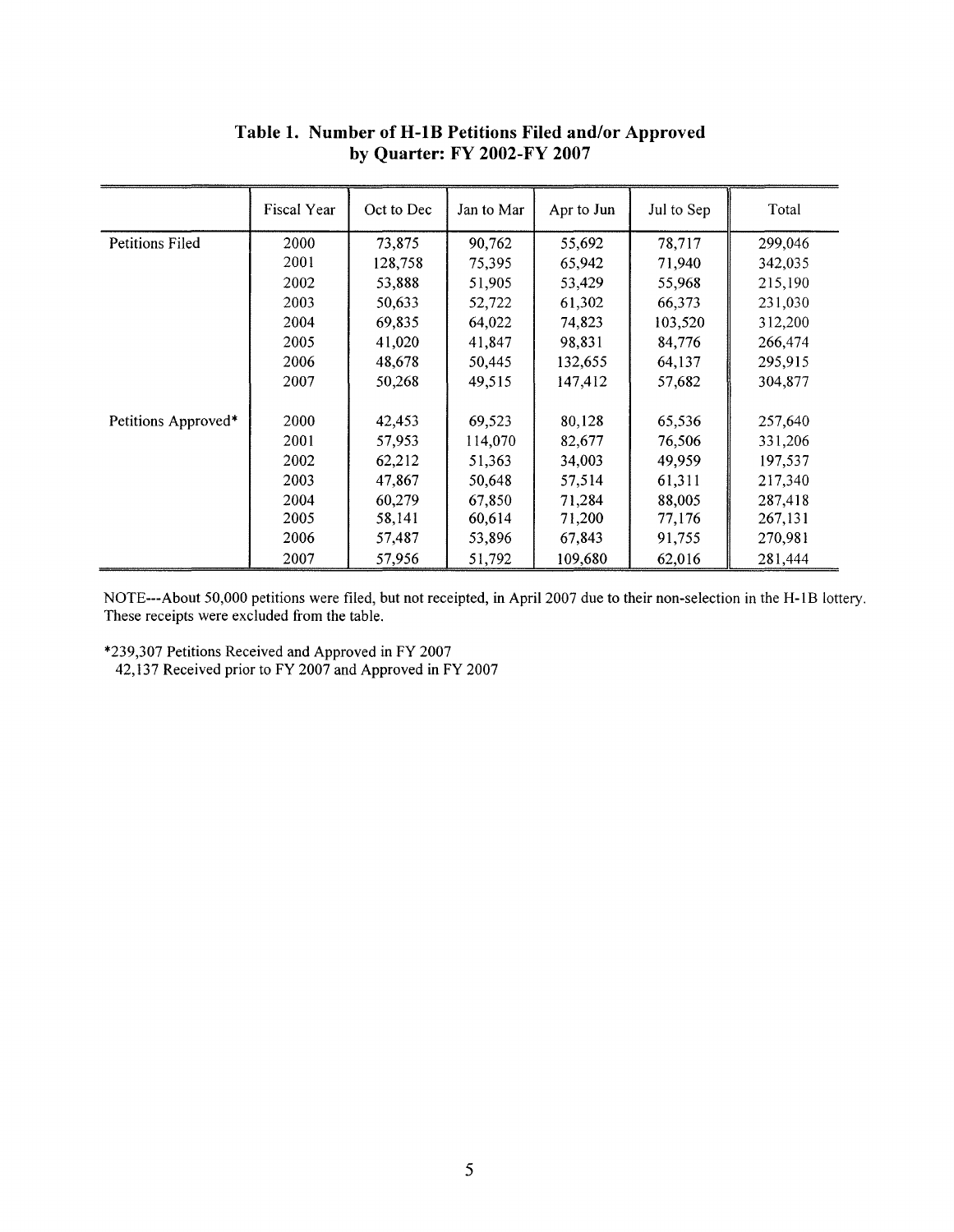### Section 3.2 - Number of aliens provided nonimmigrant status pursuant to petitions filed by institutions or organizations described in section  $212(p)(1)$  of the INA.

ACWIA added section  $214(c)(9)(A)$  of the INA to require that the Attorney General impose a fee on an employer filing a petition initially to grant an alien status as H-IB; to extend the nonimmigrant stay of an alien as an H-IB (unless the employer previously has obtained an extension for such alien); or to obtain authorization for an alien having such status to change employers. The ACWIA provisions exempted certain types of employers described in section  $212(p)(1)$  of the INA from the payment of this fee. The fee, effective December 1, 1998, was initially set to sunset on September 30, 2001.

With the passage of Public Law 106-311, the fee was increased from \$500 to \$1,000, effective on December 18,2000 and sunset on September 30, 2003. Public Law 106-311 also amended section  $214(c)(9)(A)$  of the INA specifying which employers are exempt from the ACWIA fee by including additional types of exempt employers in addition to those employers described under section  $212(p)(1)$  of the Act. The H-1B Visa Reform Act, enacted as part of the Omnibus Appropriation Act ofFY 2005, reinstituted the ACWIA fee and raised it from \$1,000 to \$1,500 per qualifying petition except for certain employers. Specifically, certain types of employers as described in  $214(c)(9)(A)$  of the Act are still exempt from the ACWIA fee all together and employers who have no more than 25 full-time equivalent employees who are employed in the United States (determined by including the number of employees employed by any affiliate or subsidiary of such employer) only have to pay half the \$1,500 ACWIA fee. This fee is applicable to any qualifying H-IB petition filed with USCIS after December 8, 2004.

Due to that legislative amendment, this report exceeds the original reporting mandate: it covers all employers exempt from the fee as described in  $214(c)(9)(A)$ , not only those described in  $212(p)$ . Additionally, USCIS does not require the fee for certain administrative reasons. To summarize, these exemptions apply to employers that are:

- $\bullet$  Institutions of higher education defined in section 101(a) of the Higher Education Act of 1965;
- Non-profit organizations or entities related to or affiliated with an institution of higher education as defined in section 101(a) of the Higher Education Act of 1965;
- Non-profit entities engaging in established curriculum-related clinical training of students registered at any such institution;
- Non-profit research organizations and Government research organizations;
- Primary or secondary education institutions;
- Filing a second or subsequent request for an extension of stay for a particular alien;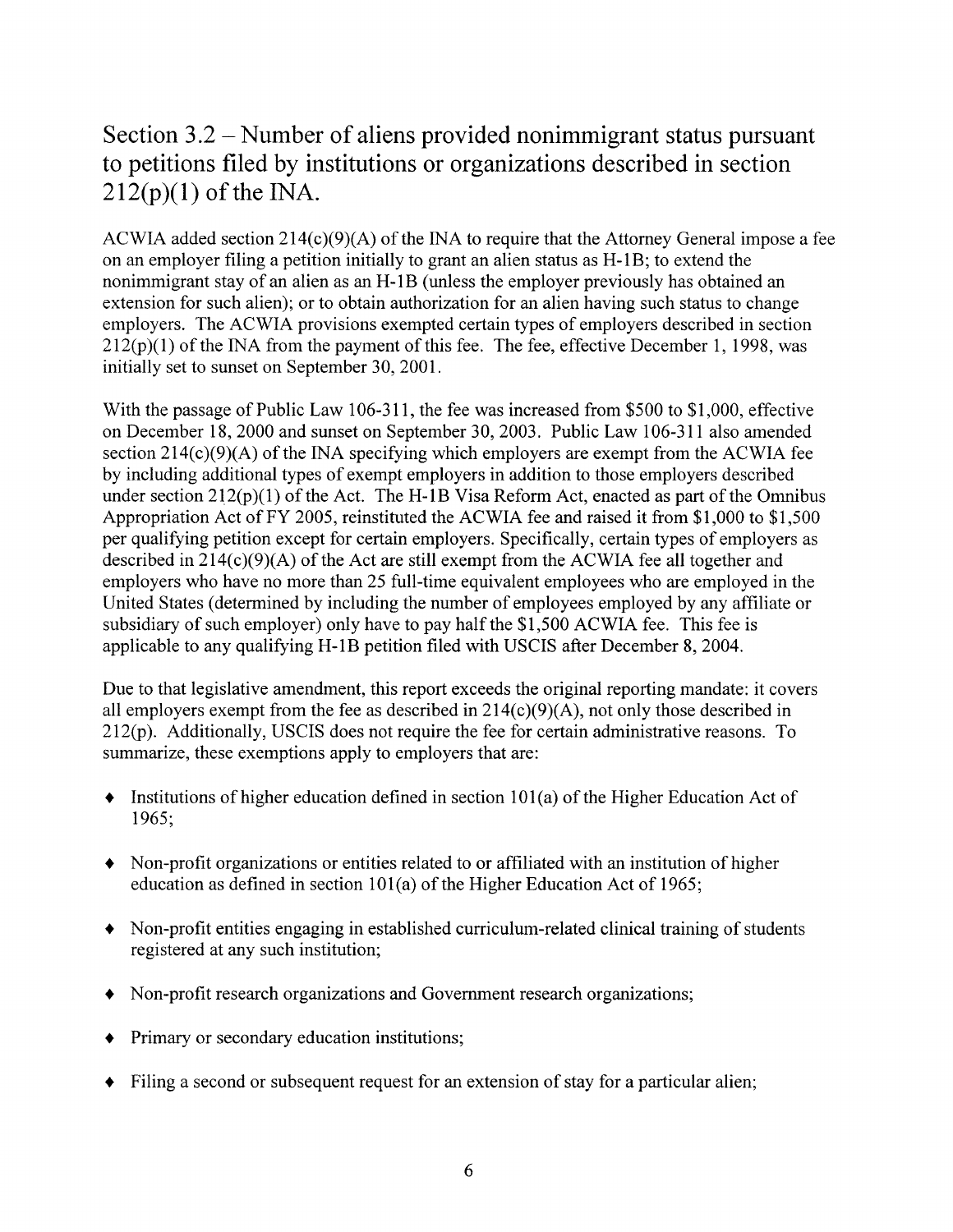- Filing an amended petition without a request to extend the nonimmigrant stay of the alien beneficiary; or
- Filing a petition to correct a USCIS error.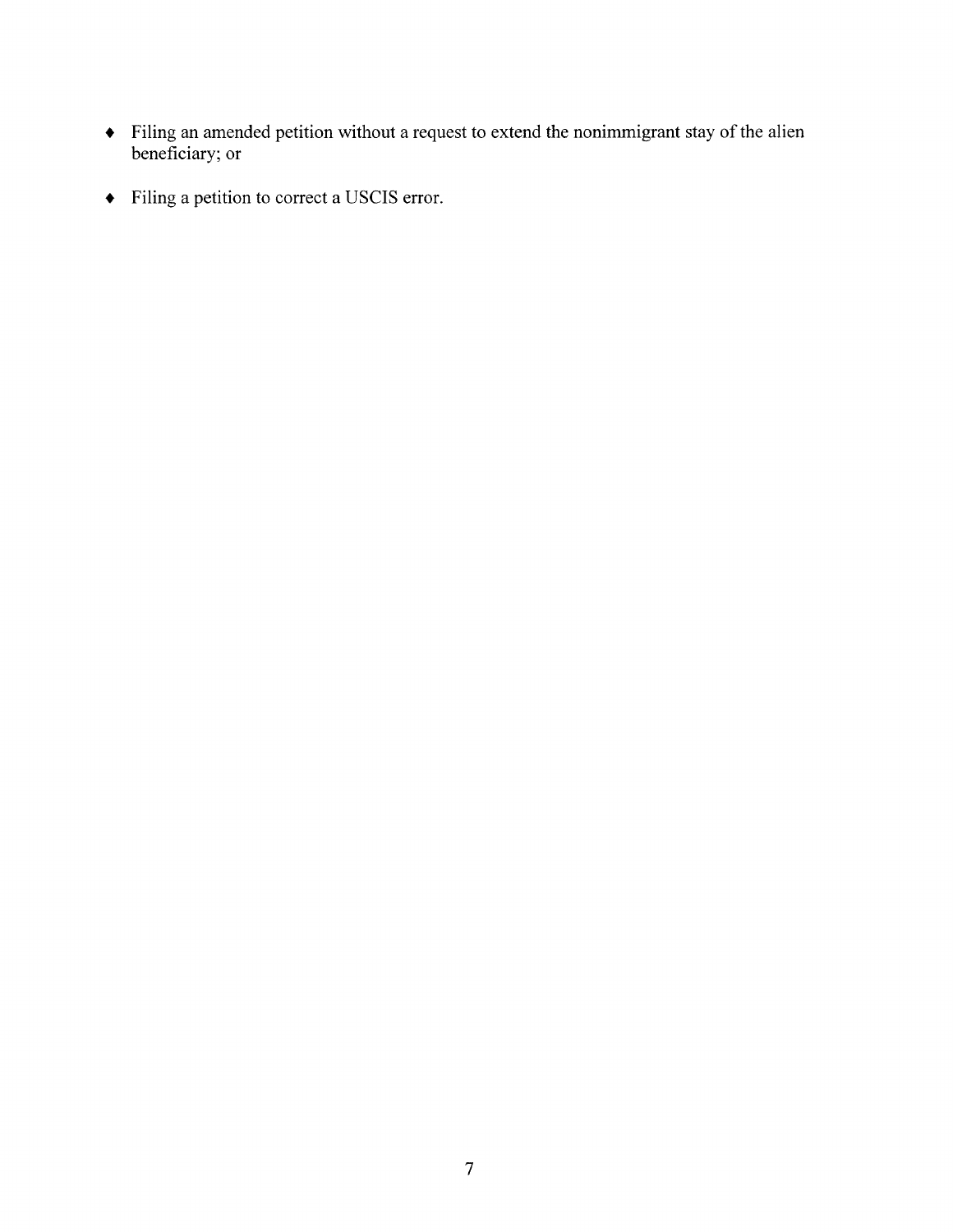Table 2 shows the number of petitions that were filed in Fiscal Year 2007 that required submission of the ACWIA fee as well as those exempt from that fee. Table 5 shows the same information for all petitions approved during the same period regardless of when filed.

| For Fiscal Year 2007                                                                                          | Oct 2006 to<br>Dec 2006 | Jan 2007 to<br>Mar 2007 | Apr 2007 to<br>Jun 2007 | Jul 2007 to<br>Sep 2007 | FY 2007 |
|---------------------------------------------------------------------------------------------------------------|-------------------------|-------------------------|-------------------------|-------------------------|---------|
| TOTAL PETITIONS FILED                                                                                         | 50,268                  | 49,515                  | 147,412                 | 57,682                  | 304,877 |
| Without any fee exemptions                                                                                    | 26,550                  | 24,271                  | 117,674                 | 31,857                  | 200,352 |
| With at least one exemption                                                                                   | 23,718                  | 25,244                  | 29,738                  | 25,825                  | 104,525 |
| REASONS FOR ADDITIONAL FEE                                                                                    |                         |                         |                         |                         |         |
| Employer of no more than 25<br>full-time equivalent employees                                                 | 5,994                   | 5,405                   | 34,264                  | 6,575                   | 52,238  |
| Employer of at least 25<br>full-time equivalent employees                                                     | 20,554                  | 18,865                  | 83,406                  | 25,279                  | 148,104 |
| Number of full-time equivalent employees<br>unknown                                                           | $\overline{2}$          | 1                       | 4                       | $\vert$ 3               | 10      |
| <b>REASON FOR EXEMPTION</b>                                                                                   |                         |                         |                         |                         |         |
| Employer is an institution of higher<br>Education.                                                            | 5,587                   | 5,994                   | 8,894                   | 7,794                   | 28,269  |
| Employer is an organization or<br>entity related to, or affiliated with<br>an institution of higher education | 2,804                   | 3,771                   | 7,123                   | 5,112                   | 18,810  |
| Employer is a nonprofit research<br>organization or a government<br>research organization                     | 1,572                   | 1,862                   | 2,222                   | 2,060                   | 7,716   |
| Employer is filing a second (or<br>higher) extension of stay for an<br>H-1B nonimmigrant                      | 15,130                  | 15,849                  | 14,568                  | 12,958                  | 58,505  |
| Employer is filing an amended<br>petition without an extension of<br>stay for an H-1B nonimmigrant            | 1,759                   | 1,386                   | 1,389                   | 1,747                   | 6,281   |
| Employer is filing a petition<br>in order to correct a USCIS error                                            | 98                      | 70                      | 70                      | 88                      | 326     |
| Employer is a primary or secondary<br>education institution                                                   | 1,120                   | 1,314                   | 2,791                   | 2,689                   | 7,914   |
| Employer is a non-profit entity<br>engaged in clinical training                                               | 2,261                   | 2,806                   | 5,080                   | 3,399                   | 13,546  |

#### Table 2. Number of H-1B Petitions Filed by Quarter **and Reason for Fee or Exemption from Fee: FY 2007**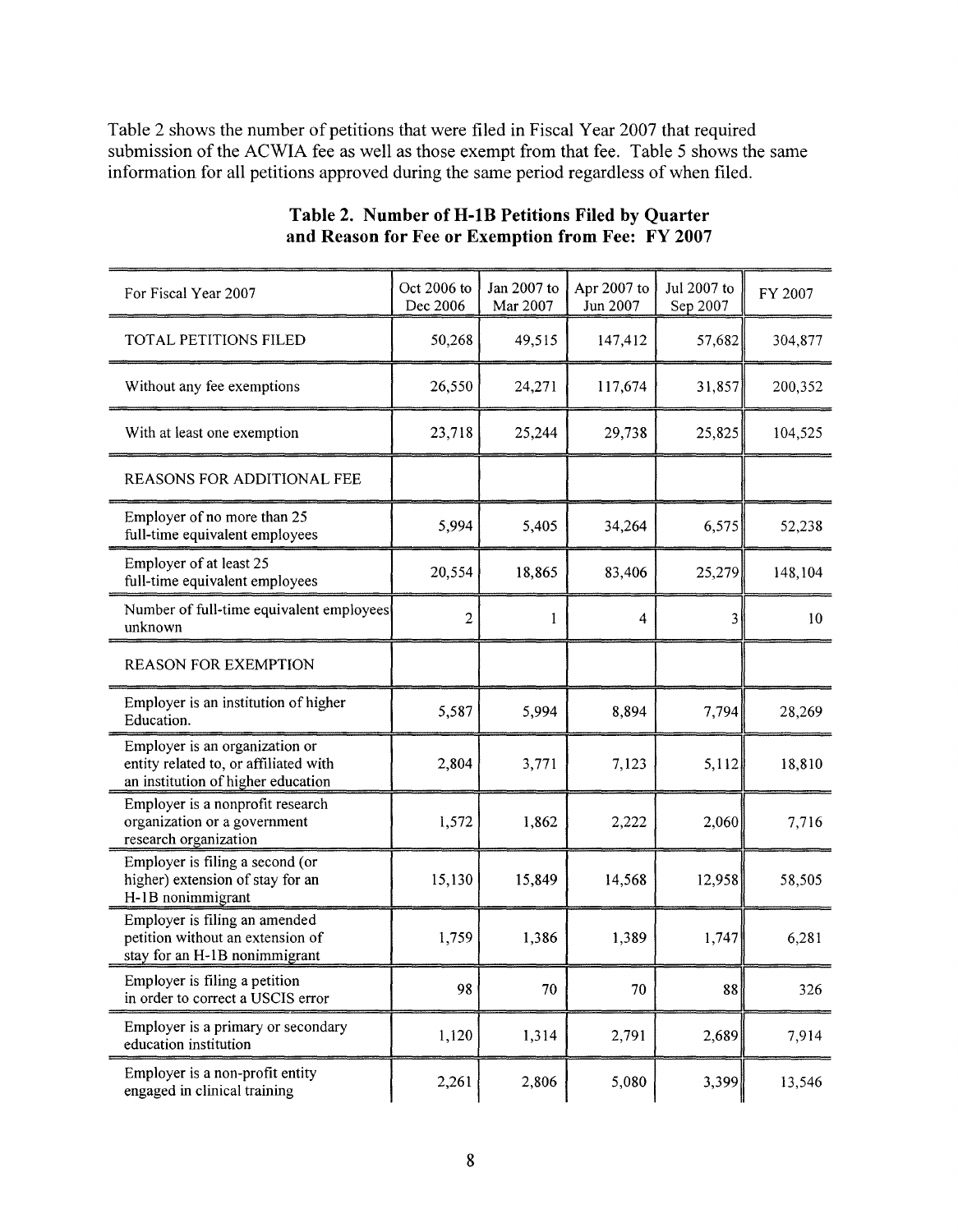#### **Table 3. Number ofH-lB Petitions Approved by Quarter and Reason of Exemption from Fee: FY 2007**

| For Fiscal Year 2007                                                                                          | Oct 2006 to<br>Dec 2006 | Jan 2007 to<br>Mar 2007 | Apr 2007 to<br>Jun 2007 | Jul 2007 to<br>Sep 2007 | FY 2007 |
|---------------------------------------------------------------------------------------------------------------|-------------------------|-------------------------|-------------------------|-------------------------|---------|
| <b>TOTAL PETITIONS APPROVED</b>                                                                               |                         |                         |                         |                         |         |
| Without any fee exemptions                                                                                    | 36,018                  | 27,089                  | 86,228                  | 40,036                  | 189,371 |
| With at least one exemption                                                                                   | 21,938                  | 24,703                  | 23,452                  | 21,980                  | 92,073  |
| <b>REASONS FOR ADDITIONAL FEE</b>                                                                             |                         |                         |                         |                         |         |
| Employer of no more than 25<br>full-time equivalent employees                                                 | 9,287                   | 6,341                   | 21,107                  | 10,675                  | 47,410  |
| Employer of at least 25<br>full-time equivalent employees                                                     | 26,730                  | 20,748                  | 65,121                  | 29,361                  | 141,960 |
| Number of full-time equivalent employees<br>unknown                                                           | 1                       | 0                       | $\bf{0}$                | $\bf{0}$                | 1       |
| <b>REASON FOR EXEMPTION</b>                                                                                   |                         |                         |                         |                         |         |
| Employer is an institution of higher<br>education.                                                            | 5,775                   | 5,667                   | 6,634                   | 7,155                   | 25,231  |
| Employer is an organization or entity<br>related to, or affiliated with an institution<br>of higher education | 3,082                   | 3,212                   | 5,238                   | 5,065                   | 16,597  |
| Employer is a nonprofit research<br>organization or a government research<br>organization                     | 1,667                   | 1,733                   | 1,742                   | 1,835                   | 6,977   |
| Employer is filing a second (or higher)<br>extension of stay for an H-1B<br>nonimmigrant                      | 12,050                  | 15,822                  | 12,260                  | 10,680                  | 50,812  |
| Employer is filing an amended petition<br>without an extension of stay for an H-1B<br>nonimmigrant            | 2,021                   | 1,494                   | 754                     | 931                     | 5,200   |
| Employer is filing a petition in order to<br>correct a USCIS error                                            | 111                     | 77                      | 39                      | 59                      | 286     |
| Employer is a primary or secondary<br>education institution                                                   | 1,521                   | 1,227                   | 1,876                   | 2,387                   | 7,011   |
| Employer is a non-profit entity engaged in<br>clinical training                                               | 2,331                   | 2,517                   | 3,750                   | 3,349                   | 11,947  |